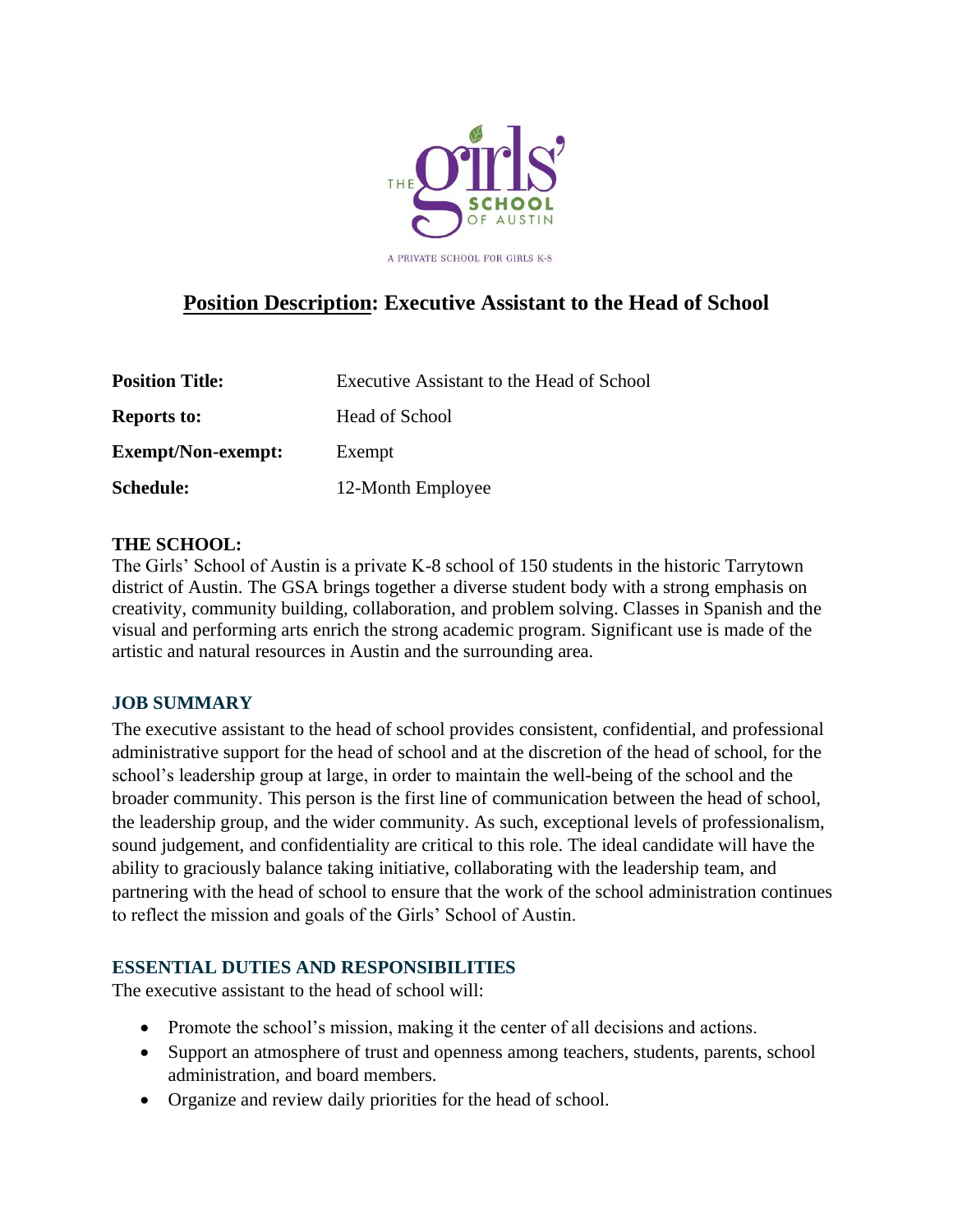- Schedule, maintain, and confirm the head of school's appointments and calendar activities.
- Assist the head of school with work and events related to the board of trustees.
- Manage arrangements for board meetings.
- Manage arrangements for faculty/staff meetings and employee events.
- Review the head of school's mail and email, and draft responses when necessary.
- Screen the head of school's phone calls and take messages.
- Prepare the head of school's memoranda.
- Log expenses and payments related to the head of school's budget and monitor fidelity to the overall budget.
- Provide general clerical duties and administrative support for the leadership team.
- Manage personnel documents and assist with hiring process.
- Prepare and complete employee and volunteer criminal history checks.
- Prepare and manage the school calendar and other scheduled events.
- Coordinate professional development registration and arrange travel for members of the leadership team, faculty, and visitors, including candidates for employment, accreditation visiting committees, etc.
- Serve on administrative committees.
- Assist in planning and carrying out campus-wide events.
- Compile information as requested, formatting reports, graphs, tables, records, and presentations.

#### **Other Duties**

- Record meeting minutes as required.
- Attend evening or weekend events as required to provide support.
- Complete occasional errands.
- Welcome guests.
- Cover administrative assistant duties when needed.
- Assume responsibility for other projects as assigned by the head of school.

## **QUALIFICATIONS**

#### Education

• Bachelor's degree required

#### Experience

• 5+ years' prior experience in education or as an executive assistant to a high-level school administrator or corporate executive

Knowledge, Skills, and Abilities

- Outstanding interpersonal skills, including the ability to communicate and collaborate effectively with people from diverse lived experiences and identities
- Dedication to an exceptional level of confidentiality